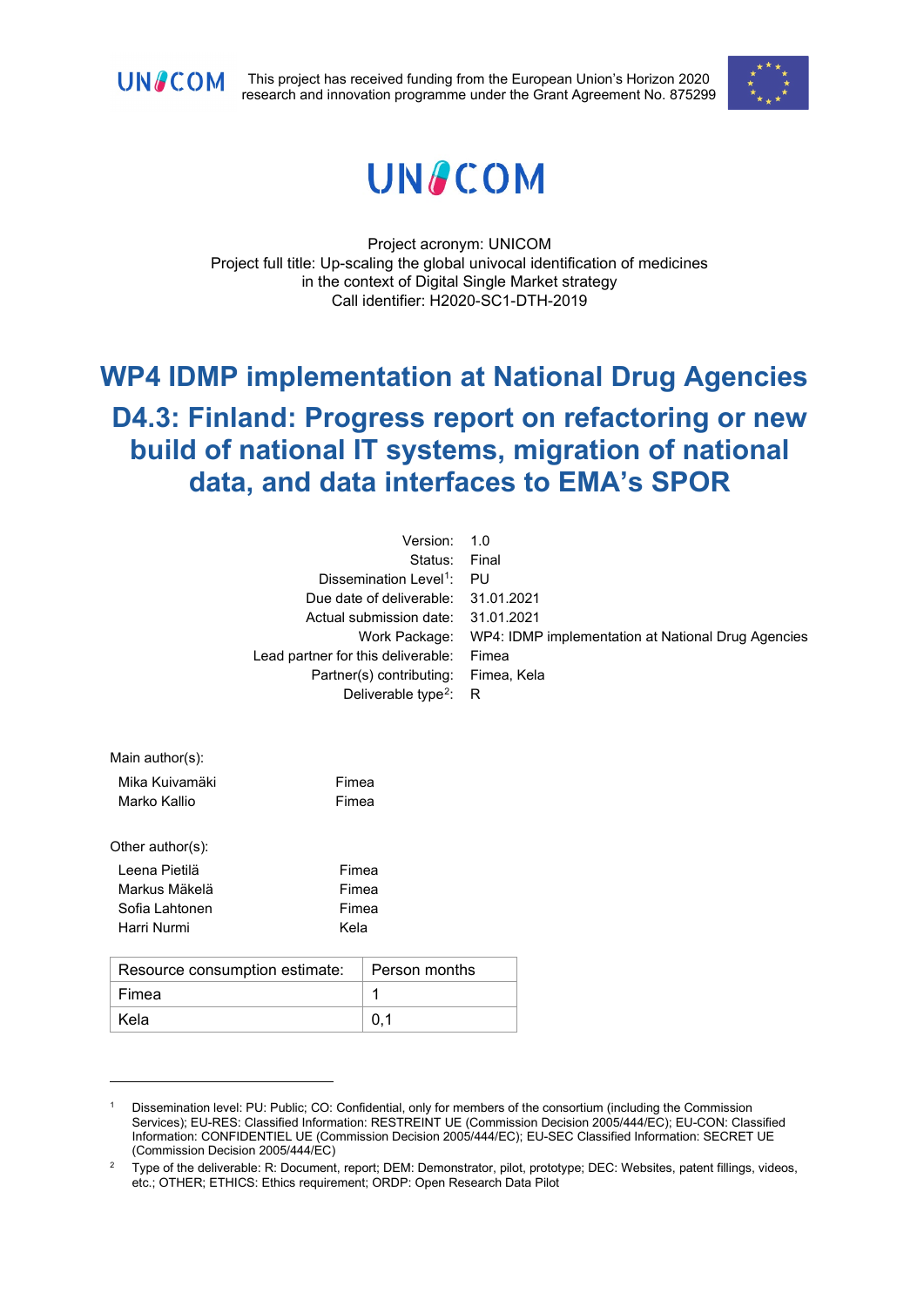# **Revision history**

| <b>Version</b> | <b>Date</b> | <b>Changes made</b>                                                                                                                         | <b>Author(s)</b>                                                                                |
|----------------|-------------|---------------------------------------------------------------------------------------------------------------------------------------------|-------------------------------------------------------------------------------------------------|
| 0.1            | 18.12.2020  | First template draft                                                                                                                        | Marko Kallio (Fimea)                                                                            |
| 0.2            | 22.12.2020  | Draft for internal Fimea review                                                                                                             | Mika Kuivamäki (Fimea), Sofia Lahtonen<br>(Fimea), Markus Mäkelä (Fimea), Harri<br>Nurmi (Kela) |
| 0.3            | 29.12.2020  | Quality check before WP4 internal<br>review                                                                                                 | Marko Kallio (Fimea), Mika Kuivamäki<br>(Fimea)                                                 |
| 0.4            | 30.12.2020  | Refinement before WP4 internal<br>review                                                                                                    | Marko Kallio (Fimea)                                                                            |
| 0.5            | 18.01.2021  | Refinement before review by the<br>project coordinator Empirica (changes<br>were made according to the WP4<br>internal reviewers' comments) | Marko Kallio (Fimea)                                                                            |
| 1.0            | 29.01.2021  | Final review and submission                                                                                                                 | EMP                                                                                             |

#### **Statement of originality**

This deliverable contains original unpublished work except where clearly indicated otherwise. Acknowledgement of previously published material and of the work of others has been made through appropriate citation, quotation or both.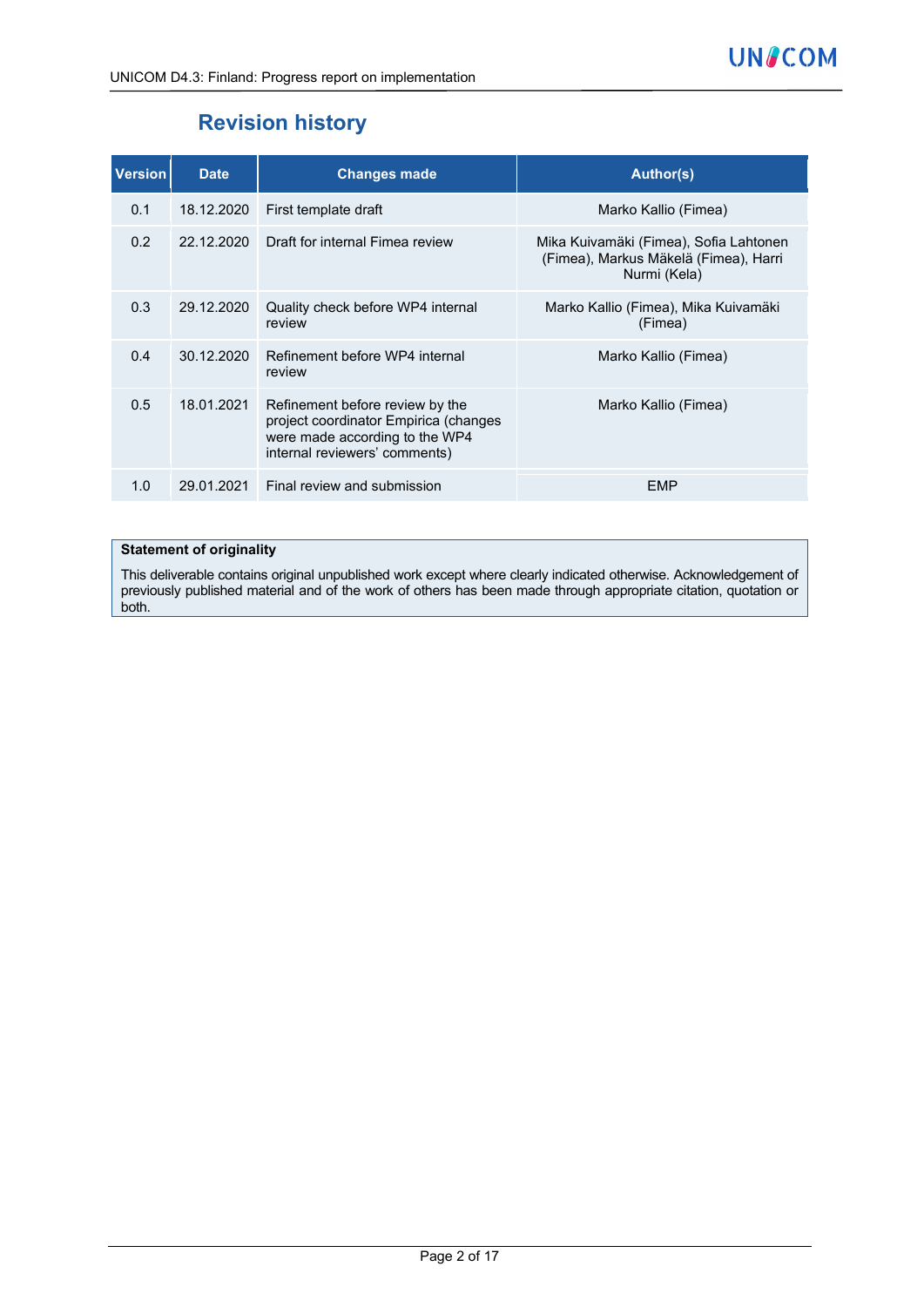## **Deliverable abstract**

This report describes the activities conducted towards the IDMP implementation in Finland during the first 12 months of the project, and the outputs achieved.

At the Finnish Medicines Agency (Fimea), we have designed, implemented, tested and launched a new marketing authorization and medicines register Saga that replaced the old iRis system in November 2020. In addition, 14 data integrations of iRis have been reconstructed to be compatible with Saga's data model. Moreover, we have completed the migration and cleansing of the legacy data between the two systems as well as initiated the creation of data connections to the EMA's SPOR. Initial planning of a pilot for IDMP compliant pharmaceutical register has started with the Social Insurance Institution of Finland (Kela).

In 2021, we continue the work by gradual implementation of the remaining data model changes, e.g. RMS terms and OMS information, and by completing the SPOR integration. The planning of the pharmaceutical register pilot continues with Kela in Q1/2021.

This report contains 17 pages. The representatives of two UNICOM partners, namely EESAM (Estonia) and AGES (Austria), and the UNICOM coordinator Empirica (Germany), have reviewed the report prior to its submission to the European Commission.

Keywords: UNICOM, Fimea, Kela, ISO IDMP, SPOR, RMS, OMS

This document contains material, which is the copyright of the members of the UNICOM consortium listed above, and may not be reproduced or copied without their permission.

The commercial use of any information contained in this document may require a license from the owner of that information.

This document reflects only the views of the authors, and the European Commission is not liable for any use that may be made of its contents. The information in this document is provided "as is", without warranty of any kind, and accept no liability for loss or damage suffered by any person using this information.

© 2019-2023. The participants of the UNICOM project.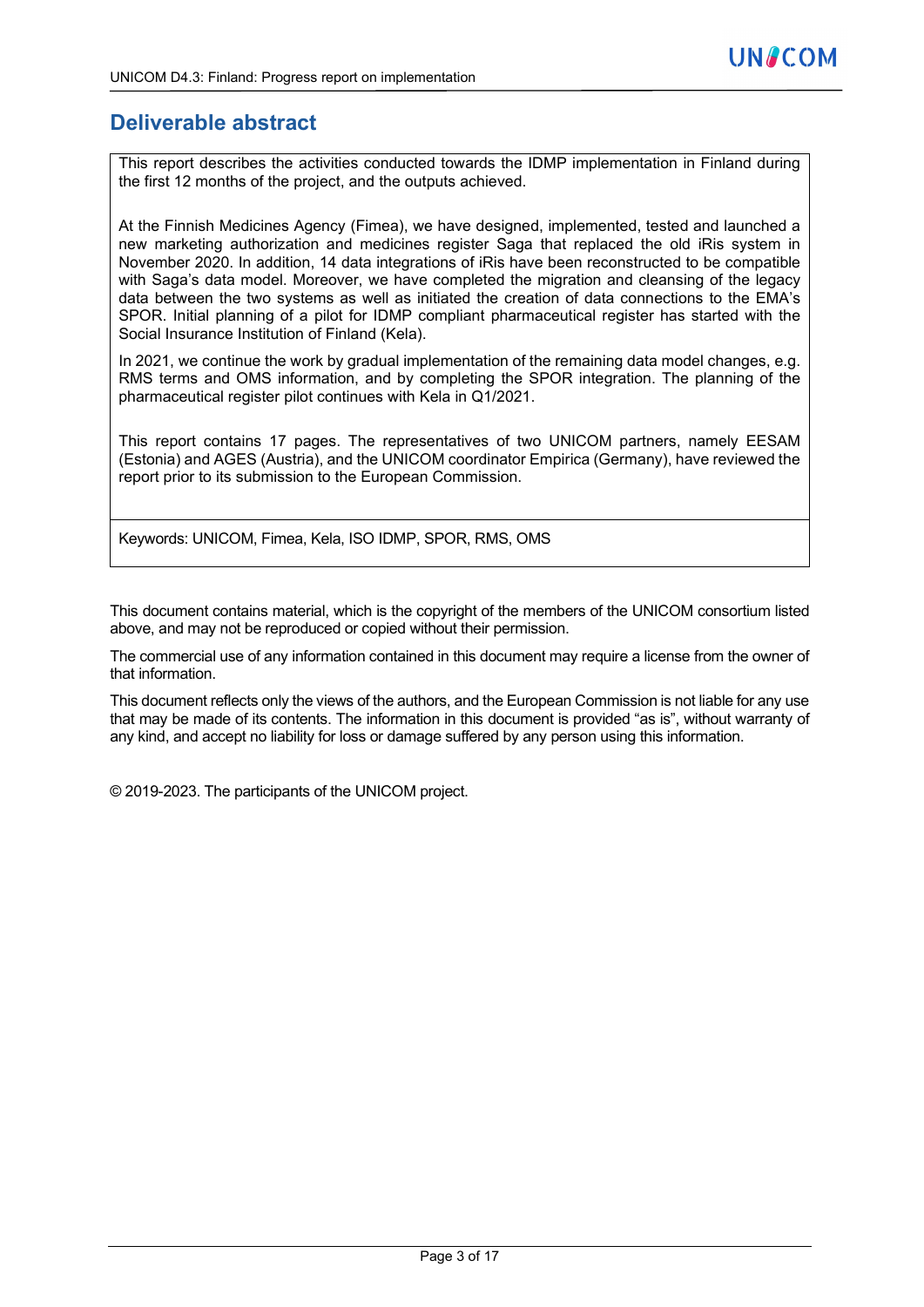# **TABLE OF CONTENTS**

| $\mathbf{1}$   |     |                                                                                          |
|----------------|-----|------------------------------------------------------------------------------------------|
| $\overline{2}$ |     |                                                                                          |
| 3              |     |                                                                                          |
|                | 3.1 |                                                                                          |
|                | 3.2 |                                                                                          |
|                | 3.3 |                                                                                          |
|                | 3.4 |                                                                                          |
| $\overline{4}$ |     |                                                                                          |
|                | 4.1 | Renewal of Fimea's marketing authorization and medicines register for IDMP compliance 11 |
|                | 4.2 |                                                                                          |
|                | 4.3 |                                                                                          |
|                | 4.4 |                                                                                          |
| 5              |     |                                                                                          |
|                |     |                                                                                          |
|                |     |                                                                                          |
|                |     |                                                                                          |
|                | 4.3 |                                                                                          |
|                |     |                                                                                          |
|                |     |                                                                                          |
|                |     |                                                                                          |
|                | 4.4 |                                                                                          |
|                |     |                                                                                          |
|                |     |                                                                                          |
|                |     |                                                                                          |
| 5              |     |                                                                                          |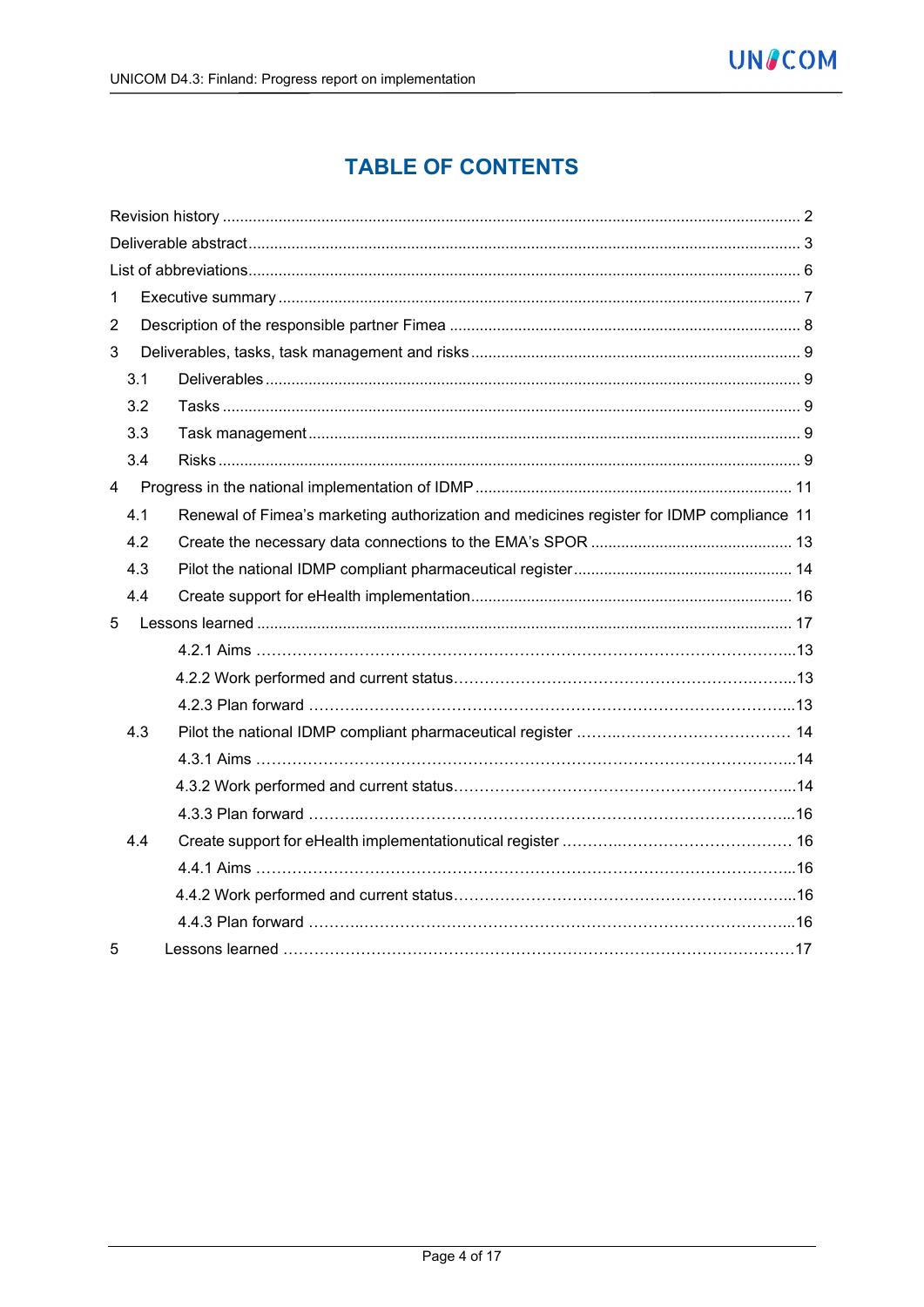# **LIST OF FIGURES**

| Figure 1. Replacement of the 20-year old marketing authorization and medicines register iRis 12          |  |
|----------------------------------------------------------------------------------------------------------|--|
| Figure 2. Legacy data migration from the old iRis registry and file formats to the new Saga system. . 12 |  |
|                                                                                                          |  |
| Figure 4. Newly designed contents of the Routes and methods of administration.  15                       |  |
| Figure 5. National Code Service for evaluation of SPOR lists and terms data format equivalence.  15      |  |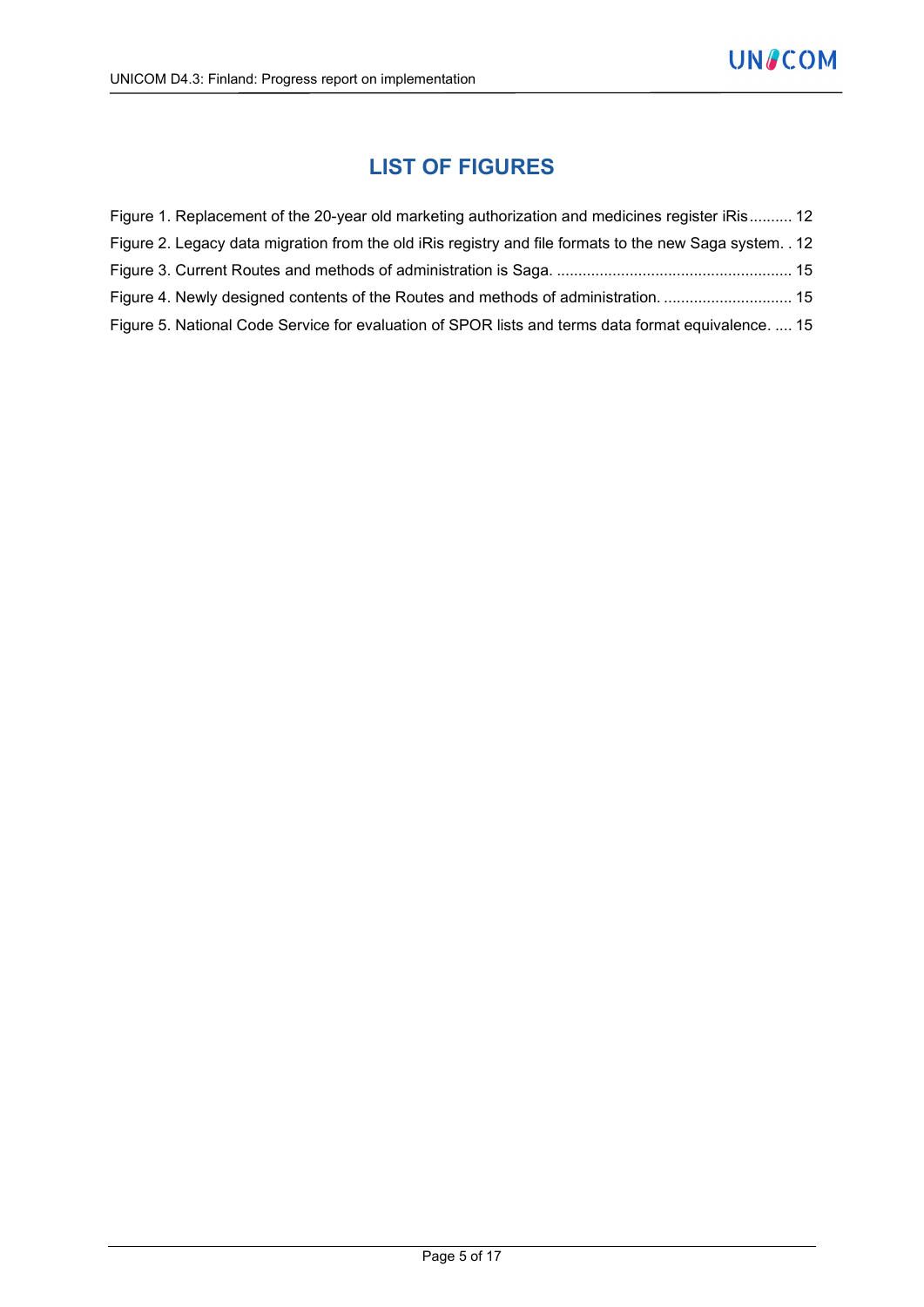# **List of abbreviations**

|                     | Table 1                                                                                                                                                               |  |  |
|---------------------|-----------------------------------------------------------------------------------------------------------------------------------------------------------------------|--|--|
| <b>Abbreviation</b> | <b>Complete form</b>                                                                                                                                                  |  |  |
| <b>API</b>          | A set of routines, protocols and tools for building software applications, OR a<br>software component in terms of its operations, inputs/outputs and underlying types |  |  |
| eAF                 | <b>Electronic Application Form</b>                                                                                                                                    |  |  |
| <b>EMA</b>          | European Medicines Agency                                                                                                                                             |  |  |
| <b>FIMEA</b>        | <b>Finnish Medicines Agency</b>                                                                                                                                       |  |  |
| <b>IDMP</b>         | <b>Identification of Medicinal Products</b>                                                                                                                           |  |  |
| <b>iRis</b>         | Integrated Regulatory Information System (Fimea's old medicines registry)                                                                                             |  |  |
| <b>KELA</b>         | Social Insurance Institution of Finland                                                                                                                               |  |  |
| <b>MP</b>           | <b>Medicinal Product</b>                                                                                                                                              |  |  |
| <b>MPID</b>         | Medicinal Product Identification                                                                                                                                      |  |  |
| <b>NCA</b>          | <b>National Competent Authority</b>                                                                                                                                   |  |  |
| <b>OMS</b>          | <b>Organisation Management Services</b>                                                                                                                               |  |  |
| PhPID               | <b>Pharmaceutical Product Identification</b>                                                                                                                          |  |  |
| <b>PMS</b>          | <b>Product Management Services</b>                                                                                                                                    |  |  |
| <b>RMS</b>          | <b>Referentials Management Services</b>                                                                                                                               |  |  |
| Saga                | Name of Fimea's new medicines registry (Seer goddess in Scandinavian mythology)                                                                                       |  |  |
| <b>sFTP</b>         | Secure Shell File Transfer Protocol                                                                                                                                   |  |  |
| <b>SMS</b>          | <b>Substance Management Services</b>                                                                                                                                  |  |  |
| <b>SPOR</b>         | EMA's quality data management services for substances, products, organisations<br>and referential (SPOR) to power EU regulatory activities                            |  |  |
| THL                 | The Finnish Institute for Health and Welfare                                                                                                                          |  |  |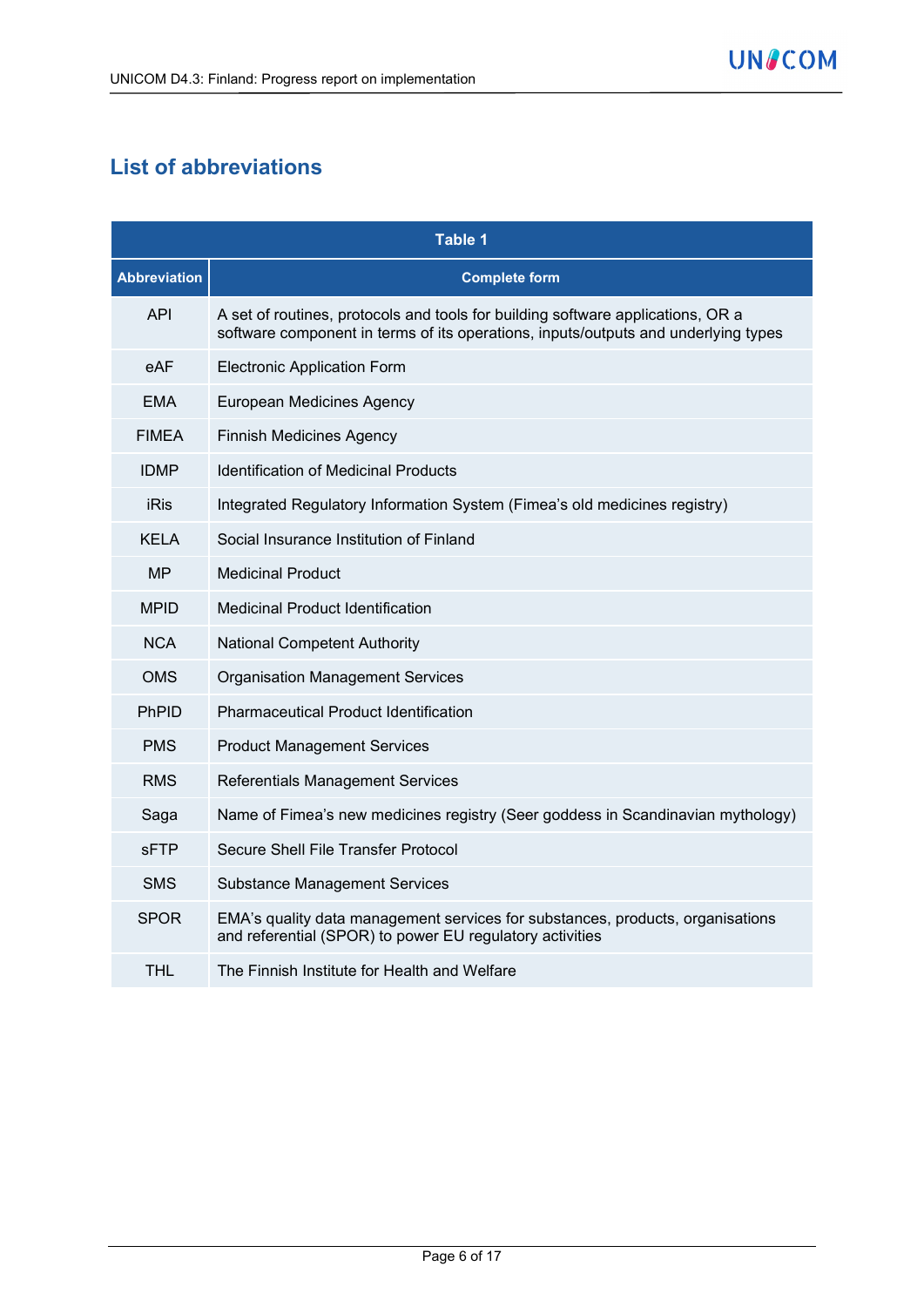## **1 Executive summary**

This document describes the Finnish medicines agency's (Fimea) tasks and achievements in the UNICOM project during the first 12 months of the project.

As a partner in the UNICOM project, Fimea aims on:

- $\triangleright$  renewing its marketing authorization and medicines register iRis to be compatible with IDMP  $\triangleright$  migrating and cleansing of the legacy data
- creating the necessary data connections to the EMA's Substance, Product, Organisation and Referential (SPOR) data
- $\triangleright$  piloting, in co-operation with the Social Insurance Institution of Finland (Kela), of the data transfer from the medicines register to the national pharmaceutical database
- $\triangleright$  supporting IDMP implementation in the national eHealth context, in co-operation with Kela

In the first 12 months of the project, Fimea has performed the following tasks:

*Renewal of marketing authorization and medicines register:* Fimea has been able to design, implement and launch the first version of new marketing authorization and medicines register, named Saga. After an intense testing phase, the new Saga system replaced the old iRis in November 2020. In addition, Fimea has reconstructed 14 data integrations of iRis to be compatible with Saga's data model.

*In the next phase, we will focus to data structures related to substances and product information.*

*Work on migration and cleansing of the legacy data* from the legacy register and the new Saga register has been completed. Migration and cleansing of the legacy data between Saga and SPOR has started. At this phase, Referentials Management Services (RMS) and Organisation Management Services (OMS) related data model changes have been performed while the Substance Management Services (SMS) and Product Management Services (PMS) related changes are awaiting publication of EMA's implementation guideline. To help and speed up this process, procurement process for purchase of a cleaning and mapping tool (Sporify) has been started.

*In the next phase, we continue the data cleansing and mapping of the legacy data.*

*Creation of the necessary data connections to the EMA's SPOR:* SPOR integration has started and access to SPOR test API has been established.

*The work continues with building the access to production API.*

*Piloting the data transfer from the medicines register to the national pharmaceutical database:*  The data model work for the pilot is in its early phases but the possible structures have been taken into account in the design of Saga database. The method for transferring the pilot data from Fimea to Kela has been discussed. The plan is to continue with existing data transportation method.

*In the next phase, we will complete the design of the new data model and data transfer schema, create term lists and map to medicines, and create a test version of the pharmaceutical register.*

*Creation of support for eHealth implementation:* The work has been started by planning the transfer to the national code service and discussing with the national actors (Fimea, Kela and THL) about the use of the national code service in distributing the terms. Initial agreement has been made to publish the terms but no official decision nor documentation have been created yet.

In the next phase, we will document and describe use of the national code server as the national *distribution source of RMS lists, and move to the implementation of codes/ term transfers of pharmaceutical forms, routes of administration, containers, and active substances.*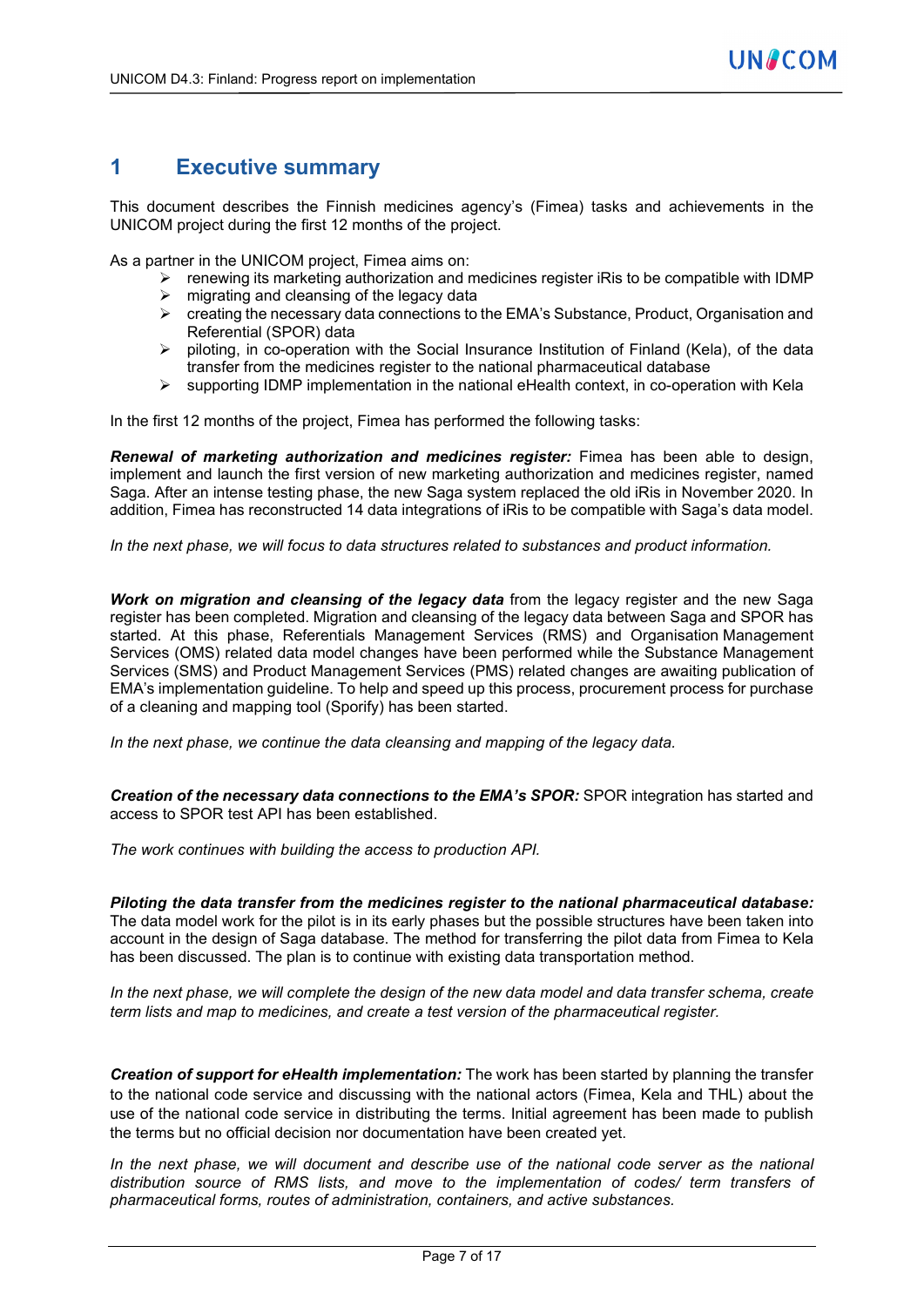# **2 Description of the responsible partner Fimea**

The Finnish Medicines Agency Fimea is the national competent authority for regulating pharmaceuticals. As a central administrative agency operating under the Ministry of Social Affairs and Health it promotes the health and safety of the population by regulating medicinal, blood and tissue products, and by developing the pharmaceuticals sector.

Fimea's organisation is structured around three core processes: enforcement and inspections in the pharmaceuticals sector, regulating medicinal products, and the evaluation of pharmacotherapies. The organisation is supported by a process of internal services.

Fimea's aim is to improve the pharmaceutical service for the population and the safety, appropriateness and economy of pharmacotherapy. Fimea also enhances and provides the general population and other interested parties with impartial information on medicinal products. Fimea works in a close cooperation with relevant parties and stakeholders in the pharmaceutical field.

Fimea maintains and provides a public register for medicinal products containing medicinal products with marketing authorisation and products with a temporary special permit in Finland. The public register for medicinal products includes information for example on the identification, classification and packaging details and information about the medicinal substance, the required codes for prescription terms and conditions, ATC classification, pharmaceutical form and storage container. The register is primarily intended for the use of health care organisations responsible for the acquisition, distribution and sales of medicinal products. It is also a primary source (master) for the national for the national eHealth services that are provided by the Finnish Social Insurance Institution Kela.

Fimea transfers a set of the medicinal product registry to Kela, which then loads it to the national pharmaceutical database. Kela enriches the data with nationally relevant information, such as the price information for pharmacies or conditions for reimbursement amongst others. The pharmaceutical database acts as medicinal data's master database for the Finnish eHealth and health care.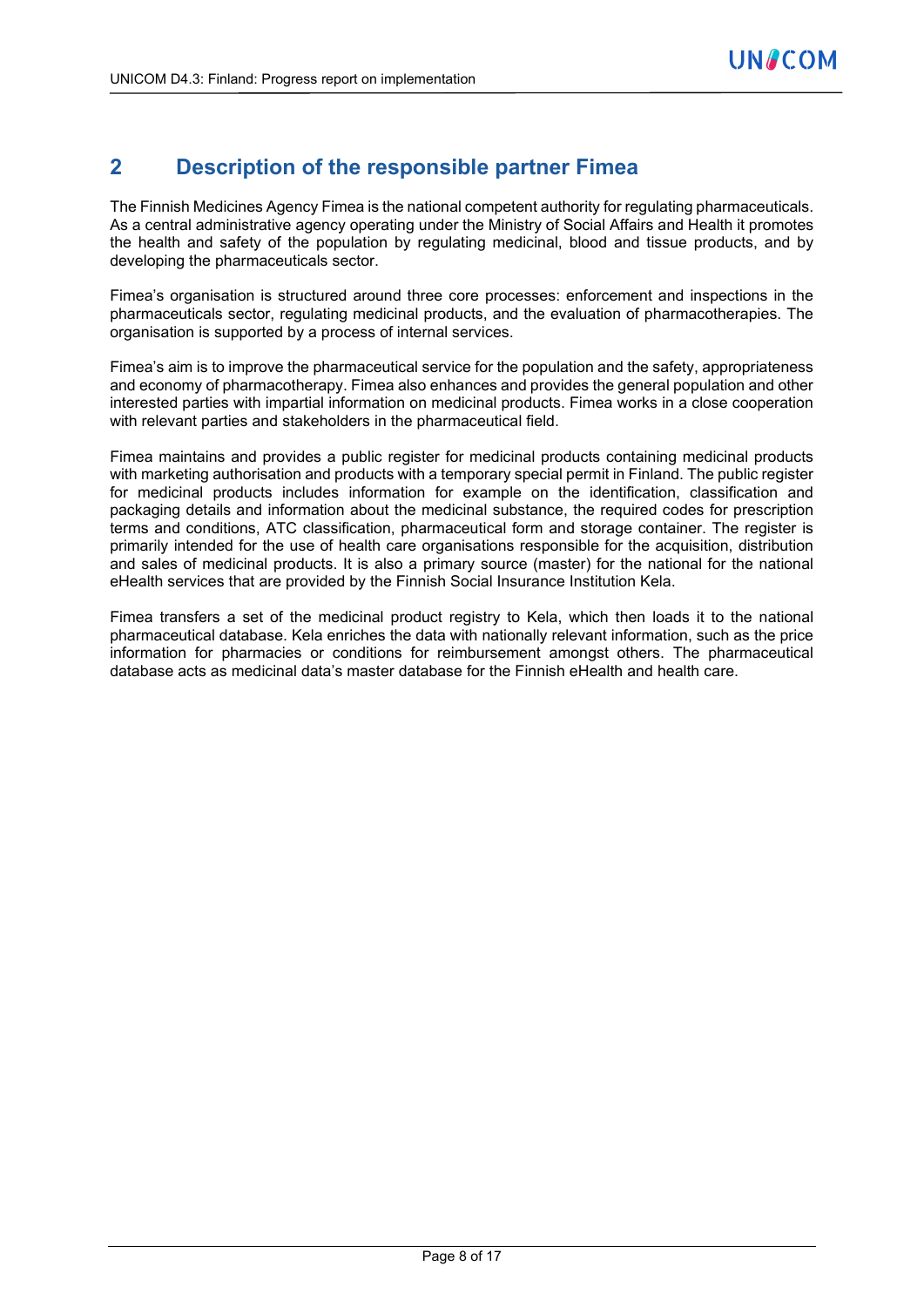## **3 Deliverables, tasks, task management and risks**

## **3.1 Deliverables**

|                                     | Table 2                                    |             |                               |                         |  |
|-------------------------------------|--------------------------------------------|-------------|-------------------------------|-------------------------|--|
| <b>Deliverable</b><br><b>Number</b> | <b>Deliverable Title</b>                   | <b>Type</b> | <b>Dissemination</b><br>level | Due date<br>(in months) |  |
| D <sub>4.3</sub>                    | Finland: Progress report on implementation | Report      | <b>Public</b>                 | 14                      |  |

## **3.2 Tasks**

#### **Task 4.4 Progressing ISO IDMP implementation at FIMEA in Finland. Lead: FIMEA (M1-M48)**

Fimea will work on renewing its marketing authorization and medicines register iRis to be compatible with IDMP, migration and cleansing of the legacy data and creating the necessary data connections to the EMA's SPOR. Fimea and Kela will also pilot the data transfer from the medicines register to the national Pharmaceutical database to support IDMP implementation in the national eHealth context.

## **3.3 Task management**

At Fimea project management is included in managerial and operational processes, which are described as codes of conduct and standard operational procedures. The project team composed of substance experts and project manager who all participate in the project work. The financial services unit is responsible for matters related to project's resourcing planning and monitoring, accounting and contract management.

The project manager reports work progression and resourcing status to the steering group in accordance with a pre-approved annual plan. The steering group provides project's performance monitoring reports to the Fimea management in connection with the management review.

Project working time and expenditure are monitored using Fimea's administrative software; all project personnel have been instructed to log daily project working hours to the system on a weekly basis. Once a month the project manager reports the cumulative hours to the WP4 lead.

### **3.4 Risks**

The risk management is performed to identify, assess and monitor risks in operations that may have an impact on the realization of the project strategic and financial objectives or on work continuity. Risk management is part of Fimea's normal, day-to-day working and integrated into the management system.

Soon after the start of UNICOM project the COVID-19 pandemic began, which caused an urgent need for prioritizing personnel and financial resources to disease counter measures across the world. In the UNICOM project, the situation caused delays in work progression that due to the WP interdependencies affected the whole consortium. At Fimea, we estimate that the cumulative delay is ca. 4,5 months due to the triggering of risks 3, 5, 6 and 7 (Table 3). Selected risk-mitigation measures, such as increased alignment efforts between the WPs, are in use.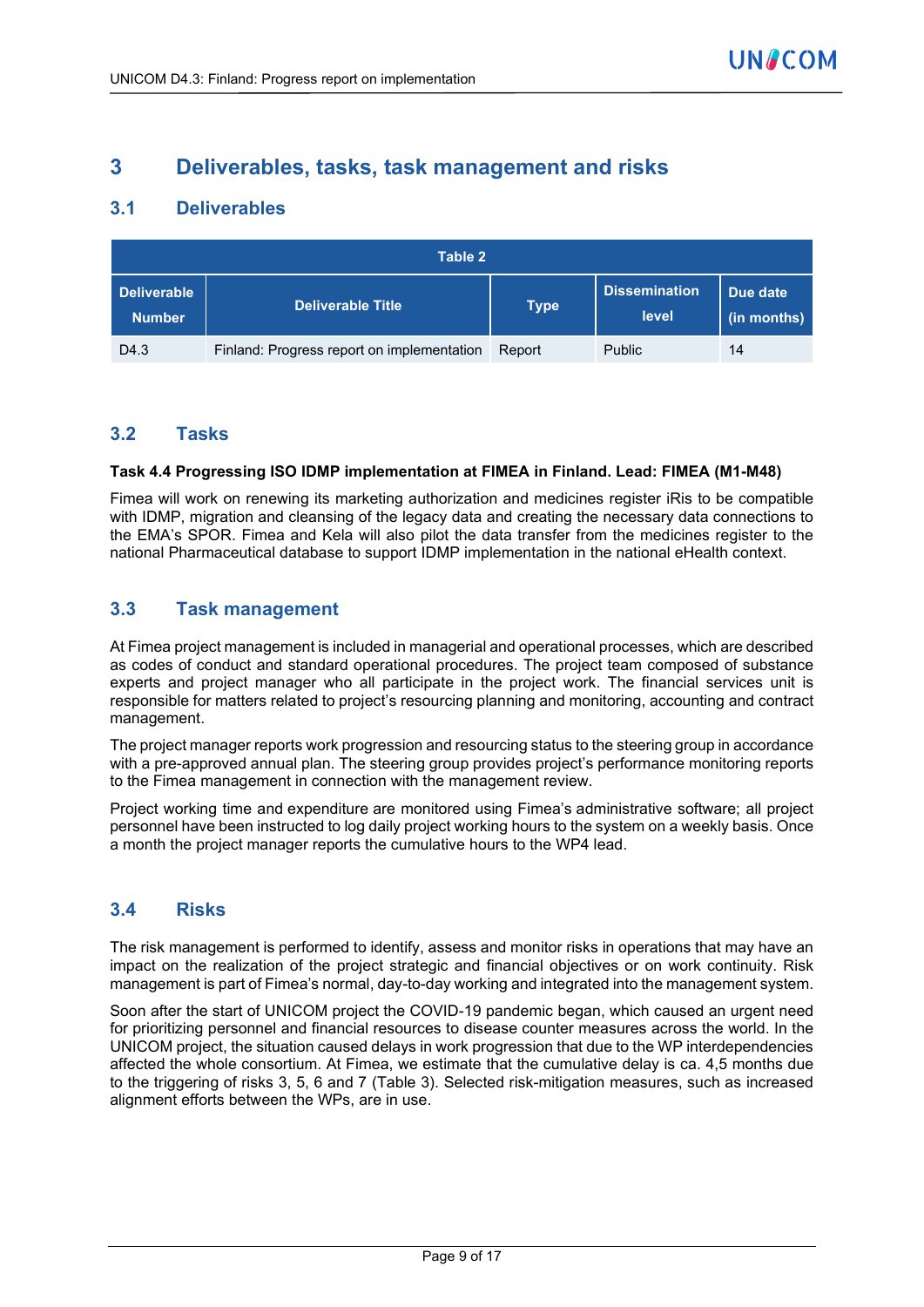|                       | Table 3                                                                                                                                                            |                                                                                                                                                                                         |
|-----------------------|--------------------------------------------------------------------------------------------------------------------------------------------------------------------|-----------------------------------------------------------------------------------------------------------------------------------------------------------------------------------------|
| <b>Risk</b><br>number | <b>Description of risk</b>                                                                                                                                         | <b>Proposed risk-mitigation measures</b>                                                                                                                                                |
| 1                     | Low availability of IDMP and NCA/EMA<br>experts. (M)                                                                                                               | Intensive collaboration with consortium partners<br>and, if needed, with external experts to clarify<br>relevant topics.                                                                |
| $\overline{2}$        | Data migration towards IDMP delayed or<br>scope must be reduced. (M-H)                                                                                             | Adapt the scope of IDMP data migration to a<br>minimum, which is defined by the needs of the<br>data consumers.                                                                         |
| 3                     | Due to national prioritisations and internal<br>dependencies implementation of national tasks<br>slows down or benefits from more financial<br>resources. (M-L)    | Contribution monitoring of progress and<br>consumption at NCA level. Possible reallocation<br>of funding between tasks (NCA's) to mitigate risk<br>and enhance progress where possible. |
| 4                     | The high number of beneficiaries increases<br>cross-WP communication efforts and<br>alignment needs between the partners. (M)                                      | Shift resources from technical tasks to WP<br>coordination. Optimise links and cross<br>communication between WPs.                                                                      |
| 5                     | ISO IDMP identifiers needed for the univocal<br>identification of medicinal products that<br>depend on EMA publication and maintenance<br>are not available. (M-H) | Find replacement for these identifiers through<br>direct collaboration with Drug NCAs of countries<br>involved; substitute with MP data of repository<br>piloted in WP9.                |
| 6                     | Different work packages are not aligned or<br>progress at different paces thus affecting<br>the outcome of WP4. (M)                                                | Increase alignment efforts between work<br>packages. Regular - monthly - review meetings<br>of timetable and progress.                                                                  |
| 7                     | COVID-19 related tasks at the NCA are<br>prioritized and require temporarily input from<br>project team. (M)                                                       | If the situation persists new personnel is<br>recruited allowing the project team to focus on<br>its tasks.                                                                             |
| 8                     | No partner for cross-border piloting is obtained<br>due to scheduling and resourcing matters. (L)                                                                  | Discussion within the consortium and possible<br>reallocation of funding between partners to<br>mitigate the risk.                                                                      |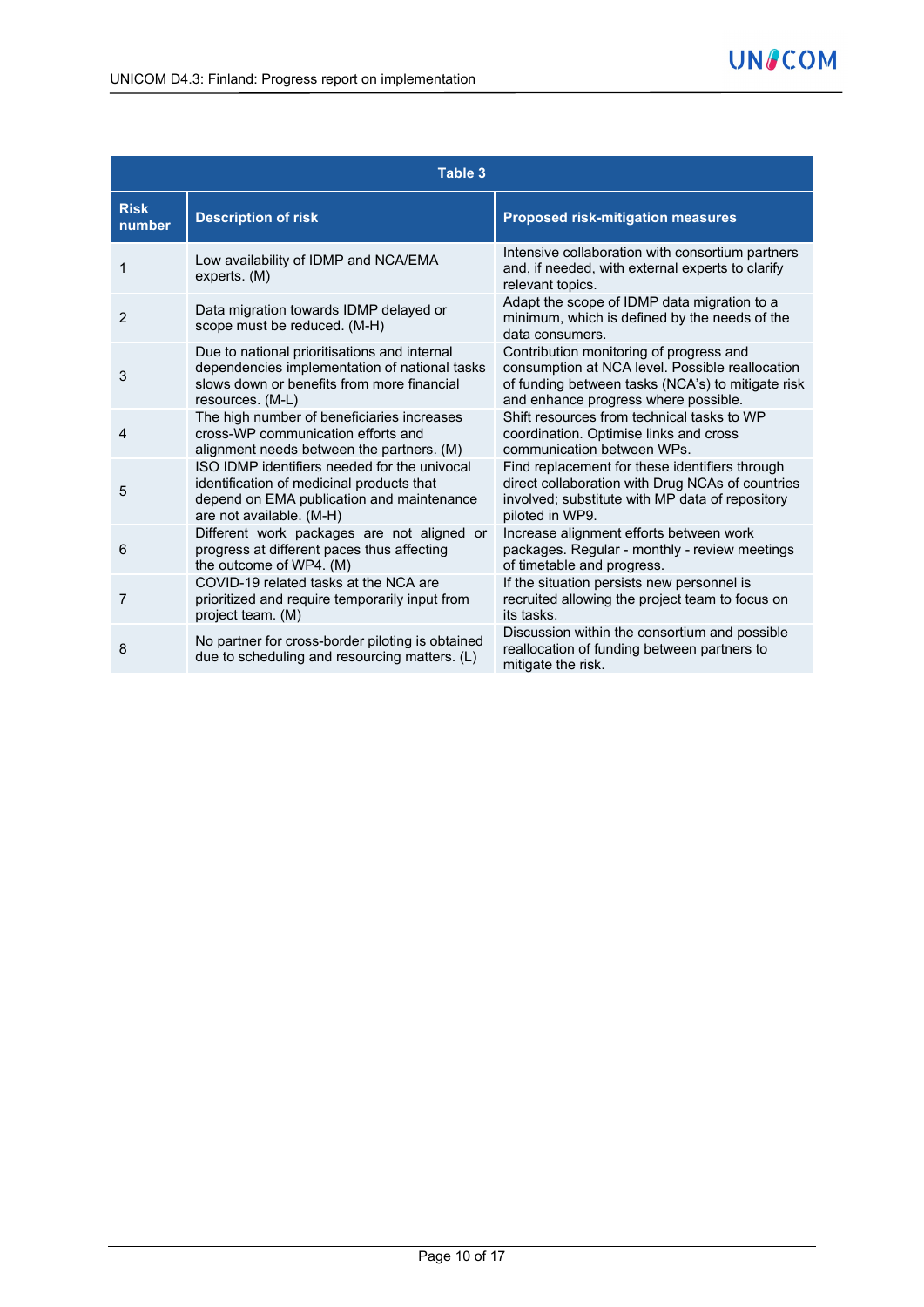# **4 Progress in the national implementation of IDMP**

### **4.1 Renewal of Fimea's marketing authorization and medicines register for IDMP compliance**

#### 4.1.1. Aim

The aim of the task is to renew Fimea's marketing authorization and medicines register iRis with a IDMP compatible Saga system. The task includes the following sub-tasks:

- $\triangleright$  Plan and design the IDMP compliant medicines register
	- Gap analysis of current data model against the IDMP implementation guide
	- o Identify needed changes
	- o Design the new phase I data model
- $\triangleright$  Plan implementation and data migration
- $\triangleright$  Implementation of the new medicines register
- $\triangleright$  Data migration
- $\triangleright$  Cleansing of the legacy data

#### 4.1.2. Work performed and current status

The work started by designing a new IDMP compatible system to replace the 20-year old marketing authorization and medicines register (iRis). The whole infrastructure of iRis, including the database, software and servers, needed to be replaced by a new open-source register architecture (Saga) based on microservices that are operated in containers (Figure 1).

At the beginning of the UNICOM project, not all necessary building blocks for IDMP implementation nor the EU IG V2 implementation guideline were available for the partners. Therefore, construction of the Saga system was decided to be made in stages. First, the evaluation and gap analysis of the current data model was done against the ISO IDMP standard documentation. At this phase, RMS and OMS related data model changes were performed but elements that were related to parts still missing from SPOR data, as for example SMS and PMS related changes, were left untouched. Due to the several data model changes, the conversion of the legacy data required substantial amount of work. For example, some of the data in the iRis system was contained in documents and csv-files that needed to be converted into a form compatible with the Saga database [\(Figure 2\)](#page-11-0).

In Finland, the marketing authorization and medicines register serves as the master data source of medicines and, importantly, is also utilized by many national applications. This translates to 14 data integrations that had to be redesigned and reconstructed to be compatible with Saga's data model.

In summary, we built the foundation of the new Saga registry during the first year of the project. The Saga was launched in November 2020 after an intense testing phase and it immediately replaced the iRis. When the implementation guideline becomes available, the work continues by gradual implementation of the remaining data model changes (SMS and PMS) and mapping the legacy data with the RMS terms and the OMS information.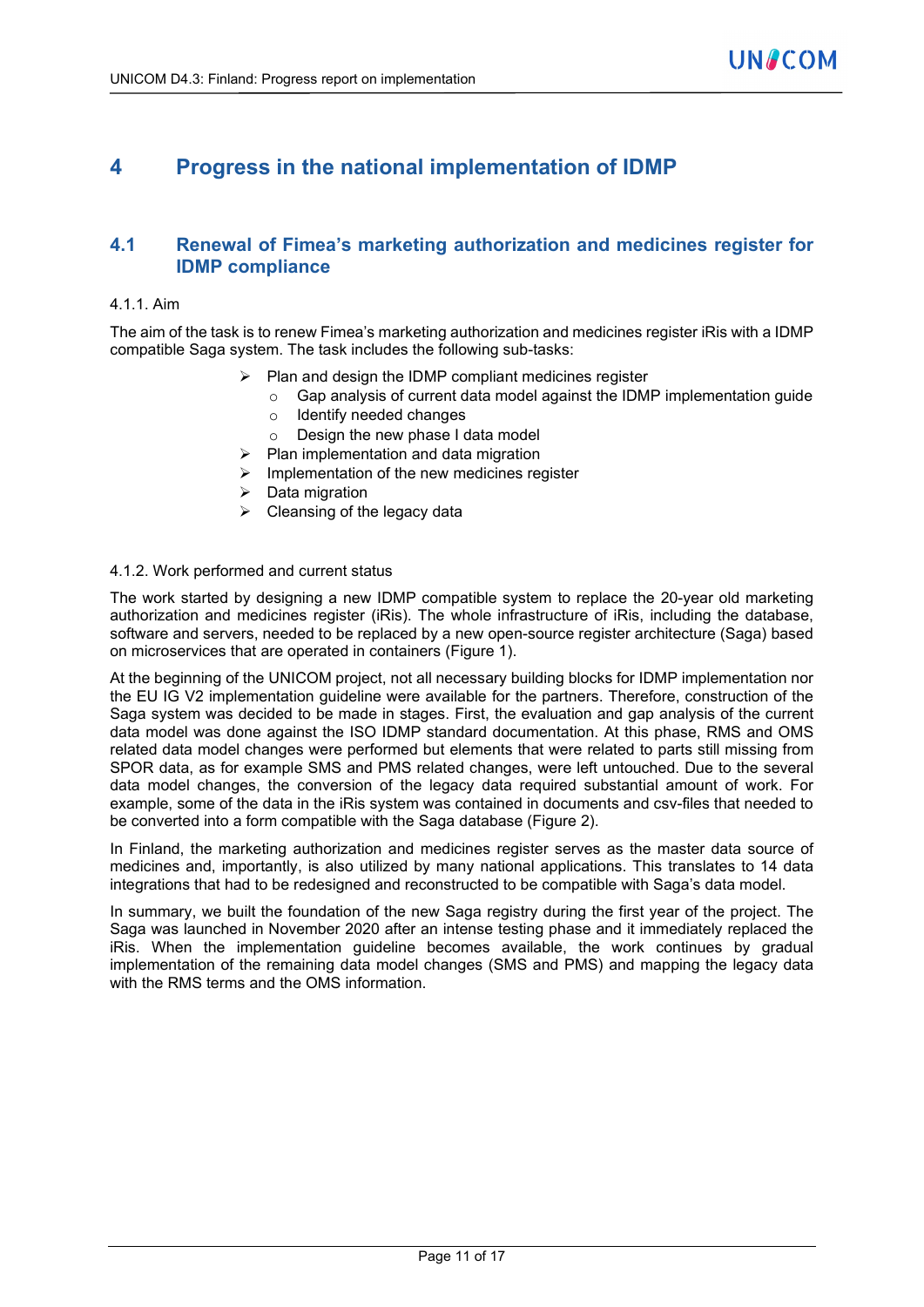| Myymlupajayastalma                                                                                                                                                                                                                                                                  |                                                                                                                                                                                                                                                                                                                                                                                                                                                                                                                                                                                    |                                                                                                                                                                         |                                                                |
|-------------------------------------------------------------------------------------------------------------------------------------------------------------------------------------------------------------------------------------------------------------------------------------|------------------------------------------------------------------------------------------------------------------------------------------------------------------------------------------------------------------------------------------------------------------------------------------------------------------------------------------------------------------------------------------------------------------------------------------------------------------------------------------------------------------------------------------------------------------------------------|-------------------------------------------------------------------------------------------------------------------------------------------------------------------------|----------------------------------------------------------------|
| Tiedosto Muokkaa Pääkkunat Hakemustiedot Lääkevalmistetiedot Kyselyt Tulosteet Ikkuna Ohje<br><b>III</b> Listovalmiste                                                                                                                                                              | <b>Ford of Bride</b>                                                                                                                                                                                                                                                                                                                                                                                                                                                                                                                                                               | <b>Firnoa</b><br>HabaresRoot Littleralvisland                                                                                                                           | & extraorus                                                    |
| Nine:<br>Nyyntheaner.<br>- 21<br>Lithemusts:<br>Valveuse<br><b>College</b><br>Valk aine lion:<br>Valk, aineet                                                                                                                                                                       | Tyhjenni<br>Has lasks<br>Hakemus.                                                                                                                                                                                                                                                                                                                                                                                                                                                                                                                                                  | Lääkevalmisteet                                                                                                                                                         | Loo must                                                       |
| <b>Mundan visualla</b><br>Myantikapahakeunsa viseillä<br>Luvan Ha<br>Universe visella<br>EUsdrea/Rokner<br>Flinnakkaistunnisfakelu<br>Hakijs/haltijs:<br>Haltian validat<br>$=$<br><b>D</b> Hun<br>ppp:<br>ATC-kood:<br>Yks:<br>$-$ Vet<br>Antotapa:                                | <b><i><u>STARTINGSTONE</u></i></b><br><b>Hall tiedet</b><br>mententermente<br>Publishers.<br>------<br>Keinbinsen.<br><b>MONECHER</b><br>Indianin.<br><b>ANGERSHARE</b><br>Listhiston,                                                                                                                                                                                                                                                                                                                                                                                             | Alte<br>Kauppenn<br>thustoferum #<br>Liliamatto<br>buara<br>ा<br>punkapsek peluwat<br>MontEuran hattig<br>Elizabethistura<br>Live's life<br>-0.<br>Myrrillupa myönnetty | ATC-icod<br>MOLAFOT<br>o.<br>Mentilsga- tal ratistaröndisunano |
| Viranonaistoinergide tehty<br>F Karvitchdar<br>F Biologinen<br>T Tombolaan fertois methomain<br>Perinteinen kasvisakdes Dokumentaatie:<br>Velvoitevarastointi<br>T Tunteperhe<br><b>Homeo/antro</b><br>Reseptistatus:<br>Valentin kaupun<br>Reseptistatosmout.pvm:<br><b>Husser</b> | distances in the contract of<br>Uusi<br>$\frac{1}{2} \left( \frac{1}{2} \right) \left( \frac{1}{2} \right) \left( \frac{1}{2} \right) \left( \frac{1}{2} \right) \left( \frac{1}{2} \right) \left( \frac{1}{2} \right) \left( \frac{1}{2} \right) \left( \frac{1}{2} \right) \left( \frac{1}{2} \right) \left( \frac{1}{2} \right) \left( \frac{1}{2} \right) \left( \frac{1}{2} \right) \left( \frac{1}{2} \right) \left( \frac{1}{2} \right) \left( \frac{1}{2} \right) \left( \frac{1}{2} \right) \left( \frac$<br>Talkees.<br>and the property of the local<br>Paida.<br>----- | VET<br>Kasitelyprocessi<br>Supmers room<br>$\alpha$<br>$Q_1$<br>Kaupas.<br>Eliosapen<br>Reportates                                                                      | HIM.<br>u                                                      |
| <b>SPC</b> pyes:<br>Määr, ehter<br>Papkate:<br>aSPC pvm<br>Rask Juskka:<br><b>Elvion</b> mustaspym:<br>PIL pvn:<br>Liberteezzi hatalinen Ehden poist pvm<br>eFIL pyer<br><b>Jakobskonova</b><br>Volusiated in morkkinssor.                                                          | <b>Cassing</b><br>-----<br>Sulje<br><b>STATISTICS</b>                                                                                                                                                                                                                                                                                                                                                                                                                                                                                                                              | $\circ$<br>o                                                                                                                                                            | Kohda-alámszi<br>$\sim$<br>Har Hildercolmisists                |

Figure 1. Replacement of the 20-year old marketing authorization and medicines register iRis with a new IMPD compatible Saga system. Illustration of the change in user interface between the old clientbased registry and new browser-based system.



<span id="page-11-0"></span>Figure 2. Legacy data migration from the old iRis registry and file formats to the new Saga system.

#### 4.1.3 Plan forward

In the next phase towards the IDMP compliant medicines register, Fimea will continue the work with data structures related to substances and product information. The tasks include the following:

- $\triangleright$  Gap analysis of current data model against the IDMP implementation guide
- $\triangleright$  Identify needed changes
- $\triangleright$  Design the phase II data model
- $\triangleright$  Plan implementation and data migration
- $\triangleright$  Implementation of the phase II version of the medicines register
- $\triangleright$  Data migration
- $\triangleright$  Cleansing of the legacy data

Following information is needed in order to perform remaining tasks:

- New UNICOM compatible Electronic Application Form (eAF) schema (WP3)
- SPOR implementation guideline v2
- SPOR SMS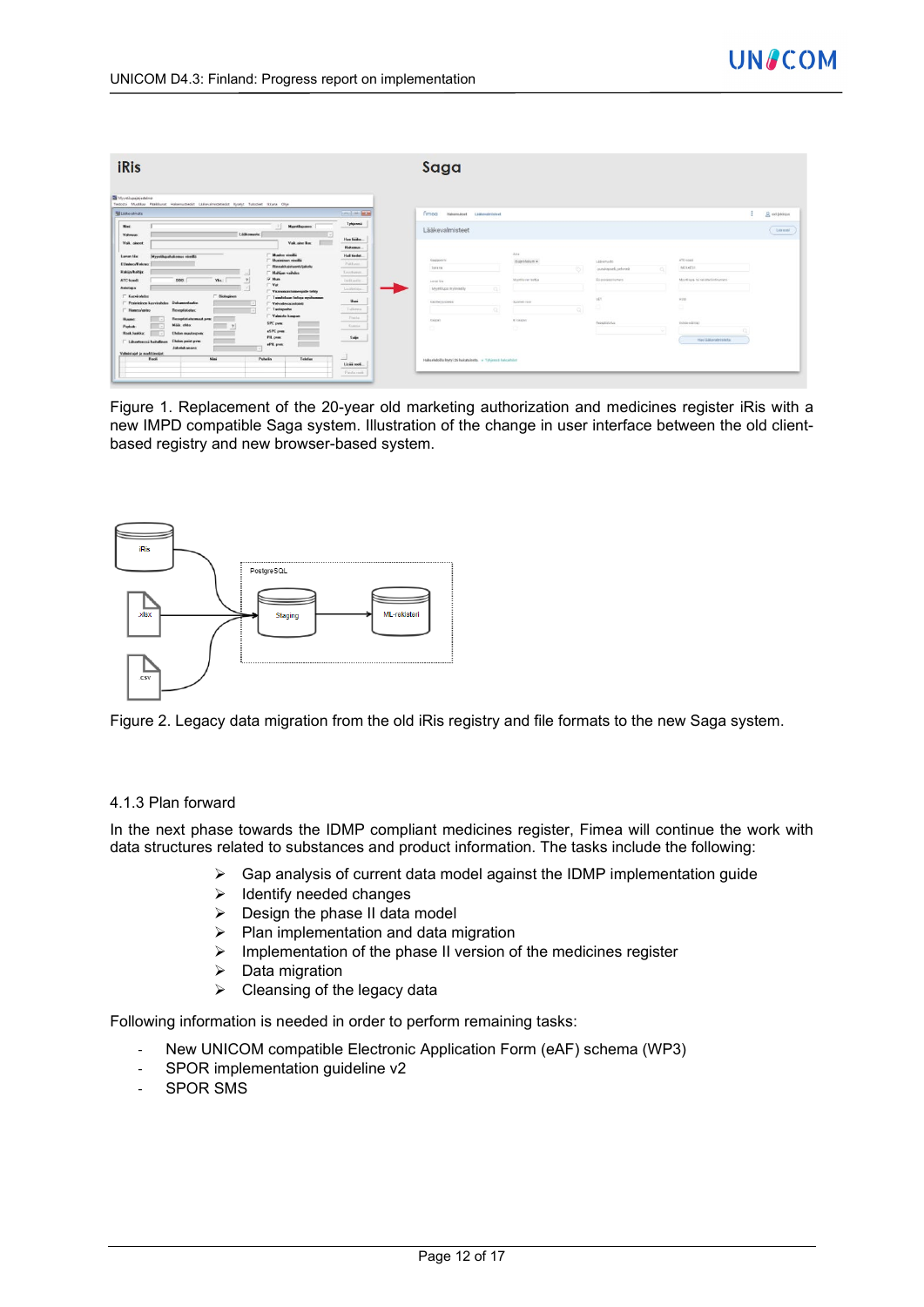### **4.2 Create the necessary data connections to the EMA's SPOR**

#### 4.2.1 Aim

The aim of the task is to create integration between Fimea's new marketing authorization and medicines register and create functions to update and maintain the terms in the national register. Furthermore, there are several terms that are used in the cross-border ePrescription system that need to be mapped and cleansed against the RMS terms, which is a prioritized task in the UNICOM project.

#### 4.2.2 Work performed and current status

SPOR integration has started and access to SPOR test API has been established. Work continues with building the access to production API. In addition, the required update and maintenance user interfaces for Saga need to be defined, designed and implemented.

Work with the SPOR lists has also been started. First, we focus on the RMS lists, especially those needed for the ePrescription and importing the eAF data to the national register. The essential RMS lists, terms and other information have been identified and prioritized. The next step is to get these items translated and mapped. To help and speed up this process, purchase of cleaning and mapping tool (e.g. Sporify) is planned and procurement process has been started.

The structure of the data in the OMS was different from the old national register. In the iRis, all the organizations and locations were saved as separate units. The structure of the OMS was taken into account in the design and implementation of the new register, but cleansing of the organization data is still needed for the register.

The OMS data is maintained and updated by the marketing authorization holders, but since some of the changes are done with variation applications, OMS data cannot be directly updated from SPOR to the national register. Therefore, the process for keeping the OMS data frequently updated needs to be reviewed and implemented.

#### 4.2.3 Plan forward

We continue the work with data cleansing and mapping.

The next tasks include the following:

- $\triangleright$  Completing the SPOR integration
- $\triangleright$  Define, design and implement the required update and maintenance user interfaces
- $\triangleright$  Creation of the remaining SPOR connections
	- o RMS
		- o Translations and mapping of the terms
	- o OMS (will be updated through variation forms by MA's
		- o Cleansing the existing (registered) OMS data (removing duplicates and fixing the data to match new structure
	- o SMS (awaits WP2)
	- PMS (awaits EMA)
	- $\circ$  Completion of the procurement process of Sporify for cleansing RMS-terms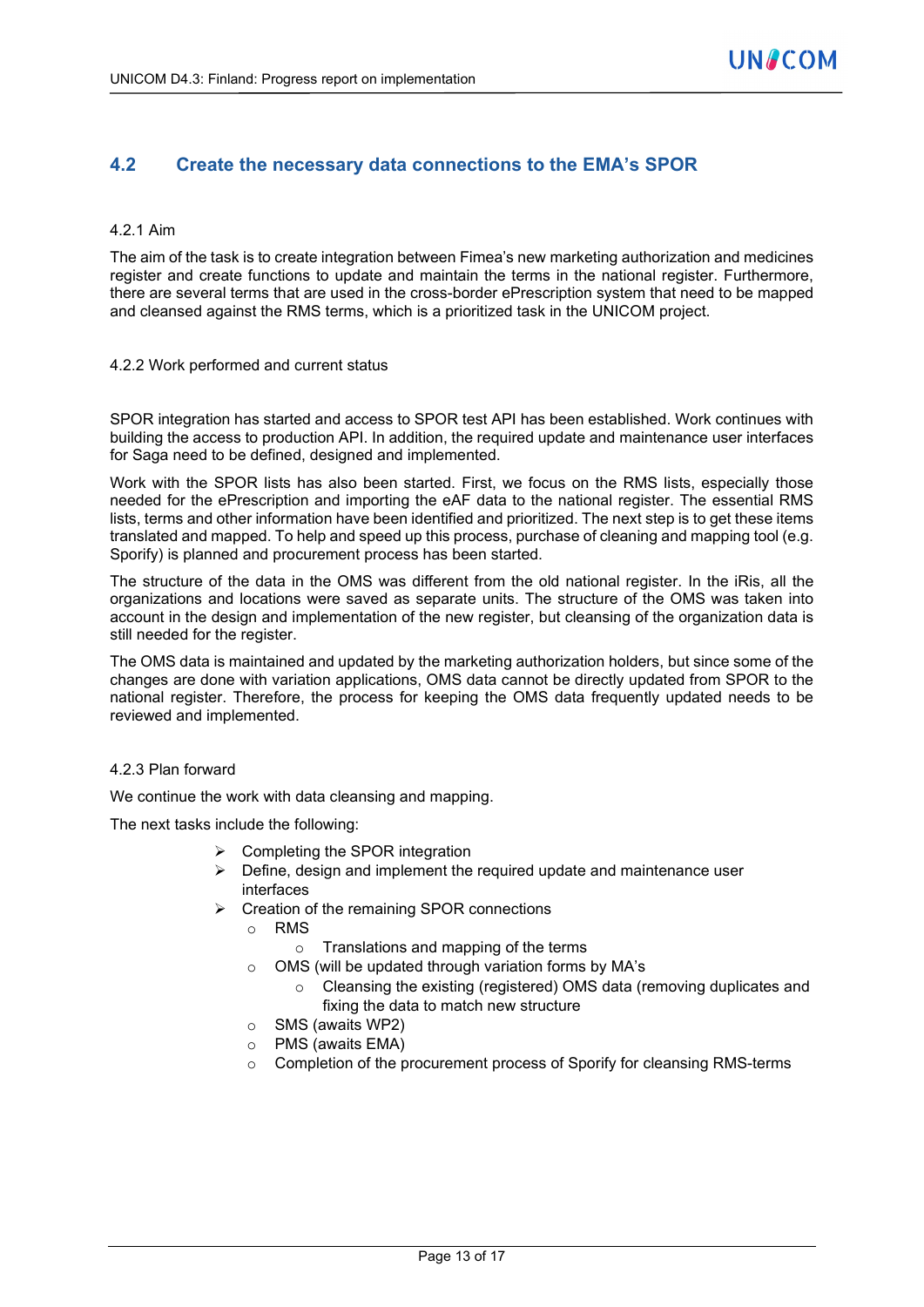## **4.3 Pilot the national IDMP compliant pharmaceutical register**

#### 4.3.1 Aim

The aim of the task is to create a pilot for IDMP compliant pharmaceutical register. Fimea will provide the base information to Kela from Fimea's new medicines register Saga. Together, Fimea and Kela will design and create a new IDMP compatible pharmaceutical register. The pharmaceutical register is distributed to all prescription systems in Finland. This project will pilot the new format of the pharmaceutical register without making changes to the production register.

#### 4.3.2 Work performed and current status

Fimea and Kela have started to work on the following tasks where possible.

 $\triangleright$  Designing the data model for the pharmaceutical register

The data model work for the pilot is in its early phases but the possible structures have been taken into account when designing Saga's database.

 $\triangleright$  Design and pilot the data transfer from the medicines register to the national pharmaceutical database

> The method for transferring the pilot data from Fimea to Kela has been discussed. The plan is to continue with existing data transportation method, which is Secure Shell File Transfer Protocol (sFTP). Forming the data happens in the Saga registers backend and is then transferred via sFTP to Kela.

Designing the actual dataset and its schema has not been started as the Saga registers data model is not yet fully in its final IDMP form. When the final structure of Fimea's register is designed, the work to set the schema for the pharmaceutical registers data transfer can be done.

 $\triangleright$  Create needed term lists and map to medicines

This task has started by defining the RMS terms that are crucial in the ePrescription and the national healthcare context. In this task, Fimea will go through and review all the lists required in the UNICOM scope and will make sure that all the essential data is translated, mapped and aligned between SPOR and the national register.

The first SPOR list that has been used as a template for the following is the Routes and Methods of Administration (Figure 3). Additional SPOR lists and terms to add and map to the national register at this phase are Packaging list and its terms for containers and closures, Pharmaceutical Dose Form and Legal Status for the Supply (Figure 4). Terms and classifications are also needed for Active substances and Drug classifications.

The terms mapped to additional national codes, list and the data format have been evaluated to ensure the data format equivalence with the national Code Service (Figure 5). Terms for Routes and Methods of Administration are currently registered only for veterinary medicines but will be added also to human medicines later on.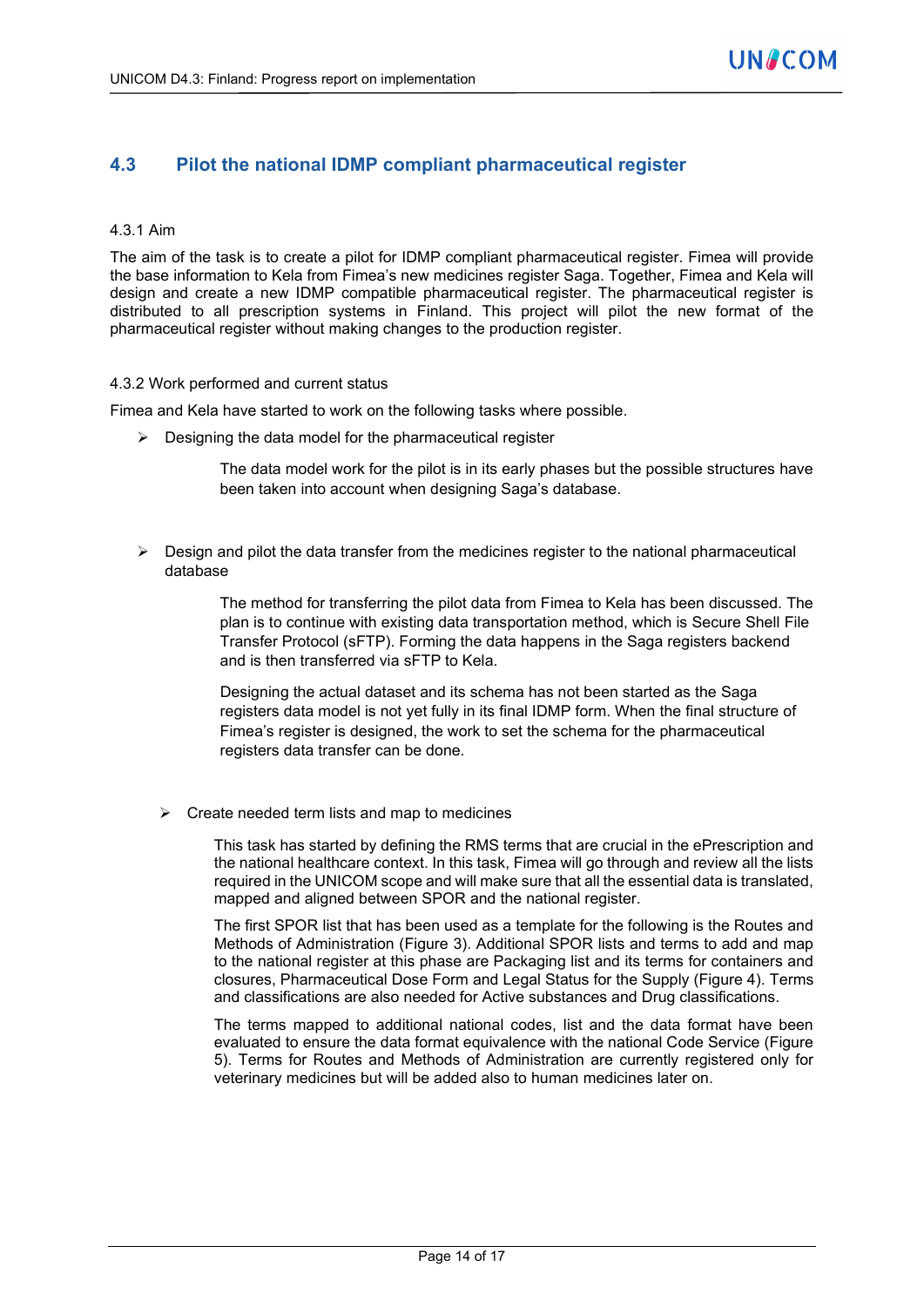| T<br>E<br>S<br>T | Saga<br>Route_of_administration<br>/ Koodisto<br>ROUTE_OF_ADMINISTRATION<br>$\text{created\_at} \star$<br>PO<br>$e2b\_{code}$<br>048 | <b>同 Hakemukset</b> | 금 Lääkevalmisteet |                                    | Muut toiminnot v |
|------------------|--------------------------------------------------------------------------------------------------------------------------------------|---------------------|-------------------|------------------------------------|------------------|
| J.               |                                                                                                                                      |                     |                   |                                    | Muokkaa          |
|                  |                                                                                                                                      |                     |                   |                                    |                  |
|                  |                                                                                                                                      |                     |                   |                                    |                  |
|                  |                                                                                                                                      |                     | 5.10.2020 17.19   | modified_at *                      | 5.10.2020 17.19  |
|                  | $id *$                                                                                                                               |                     |                   | route_name                         | Per oral         |
|                  |                                                                                                                                      |                     |                   | $e2b$ _name $\star$                | Oral             |
|                  | spor_id                                                                                                                              |                     |                   | active                             | Kyllä            |
|                  | display_order                                                                                                                        |                     |                   | ddd_route_of_administrati<br>on_id |                  |
|                  |                                                                                                                                      |                     |                   |                                    |                  |

Figure 3. Current Routes and methods of administration is Saga. An example screen capture from the Saga's Route of administration template.

|          | Numero Latausotsake         | Paikallinen otsikko | <b>Maaritelma/Ohie</b>                                                                                                                | <b>Tietotyyppi</b> | Pakollisuus (P=pakollinen, Esimerkki<br>P2=tiedot huuä olla. |                                                        | <b>Huom!</b> |
|----------|-----------------------------|---------------------|---------------------------------------------------------------------------------------------------------------------------------------|--------------------|--------------------------------------------------------------|--------------------------------------------------------|--------------|
|          |                             |                     |                                                                                                                                       |                    | P3-ruotsinkieliset kentät.                                   |                                                        |              |
|          |                             |                     |                                                                                                                                       |                    | V=vapaaehtoinen)                                             |                                                        |              |
|          | Codeld                      |                     | Tietokentällä kuvataan yksittäisen antoreitin yksilöinti tunnuksella.                                                                 | varchar(40)        | D                                                            | 1036                                                   |              |
|          |                             |                     | Tietokentällä kuvataan antoreitin virallinen nimi suomeksi.                                                                           | varchar(255)       | n                                                            |                                                        |              |
|          | LongName                    |                     |                                                                                                                                       |                    |                                                              | Lihakseen                                              |              |
|          |                             |                     | Tietokentällä kuvataan antoreitin virallinen nimi ruotsiksi                                                                           | varchar(255)       | D                                                            |                                                        |              |
|          | A:Langt namn                |                     |                                                                                                                                       |                    |                                                              | Intramuskulär användning                               |              |
|          |                             |                     | Tietokentällä kuvataan antoreitin virallinen nimi englanniksi.                                                                        | varchan(255)       |                                                              |                                                        |              |
|          | A:Long name                 |                     |                                                                                                                                       |                    |                                                              | Intramuscular use                                      |              |
|          |                             |                     | Tietokentällä kuvataan antoreitin vleisesti käytössä ja tiedossa oleva lyhenne. Mikäli lyhennettä ei ole niin kentässä on varchar(60) |                    |                                                              |                                                        |              |
|          |                             |                     | sama tieto kuin LongName. Nimeämisessä käytetään vakiintuneita lyhenteitä, jos mahdollista. Lyhennettä käytetään                      |                    |                                                              |                                                        |              |
|          | <b>Abbreviation</b>         |                     | esim tietojärjestelmien valintalistojen listauksissa tai raporttien otsikoissa, joissa tilaa rajoitetuisti käytössä.                  |                    |                                                              | i.m                                                    |              |
|          |                             |                     | Tietokentällä kuvataan antoreitin vleisesti kansallisesti käytössä ja tiedossa oleva lyhyt nimi. Mikäli lyhennettä ei ole             | varchar(255)       |                                                              |                                                        |              |
|          |                             |                     | niin kentässä on sama tieto kuin LongName. Lyhyttä nimeä käytetään esim. lääkehoidon tietojärjestelmien                               |                    |                                                              |                                                        |              |
|          | <b>ShortName</b>            |                     | valintalistojen listauksissa tai raporttien otsikoissa.                                                                               |                    |                                                              | Lihakseen                                              |              |
|          | <b>Description</b>          |                     | Tietokentällä kuvataan antoreittikoodin virallinen määritelmä suomeksi.                                                               | varchar(4000)      | P <sub>2</sub> (alkuun)                                      |                                                        |              |
| <b>s</b> | <b>ALONG:Beskrivning</b>    |                     | Tietokentällä kuvataan antoreittikoodin virallinen määritelmä ruotsiksi.                                                              | varchar(4000)      |                                                              |                                                        |              |
| 10       | <b>ALONG:Description EN</b> |                     | Tietokentällä kuvataan antoreittikoodin virallinen määritelmä englanniksi.                                                            | varchar(4000)      |                                                              | Injection of a medicinal product into muscular tissue. |              |
| 11       | <b>BeginningDate</b>        |                     | Tietokentällä kuvataan vksittäisen antoreittikoodin voimassaolon aloituspäivämäärä.Muoto on PP.KK.VVVV.                               | date (www.kop)     | - 10                                                         | 20200101                                               |              |
| 12       | <b>ExpiringDate</b>         |                     | Tietokentällä kuvataan yksittäisen antoreittikoodin käytön lopetuspäivä. Muoto on PP.KK VVVV.                                         | date (www.kpp)     | <b>D</b>                                                     | 20991231                                               |              |
| 13       | <b>A: SPORID</b>            |                     | Tietokenttällä kuvataan vksittäisen antoreitin vksilöivä SPOR-järjestelmän tunniste.                                                  | varchar(12)        |                                                              | 100000073600                                           |              |
| 14       | A: EDOM                     |                     | Tietokentällä kuvataan antoreittikoodin EDOM-koodi                                                                                    | Varchar(8)         |                                                              | 20035000                                               |              |
| 15       |                             |                     | Tietokentällä kuvataan AR/LÄÄKITYS - Lääkkeenantoreitti -koodistossa käytetty vastaava tunniste, joka on MR-                          | varchar(40)        |                                                              |                                                        |              |
|          | A: OldAntoreittild          |                     | alkuinen esim MR026                                                                                                                   |                    |                                                              | <b>MR012</b>                                           |              |
| 16       | <b>A: HUM/VFT</b>           |                     | Tietokentällä kuvataan koskettaako antoreittikoodi ihmis- vai eläinlääkkeitä. Valintana voi olla "f = ihmislääkkeet", "2 varchar(30)  |                    | n                                                            |                                                        |              |
|          |                             |                     | = eläinlääkkeet". "3 = ihmis- ja eläinlääkkeet".                                                                                      |                    |                                                              | 3 = ihmis- ja eläinlääkkeet                            |              |
|          |                             |                     |                                                                                                                                       |                    |                                                              |                                                        |              |

Figure 4. Newly designed contents of the Routes and methods of administration. An example screen capture is shown.

| TERVEYORN JA<br><b>Kela</b><br><b>Ell Julkaisut</b><br>C Ohjeet<br>Kansallinen koodistopalvelu |                                                        | Q Hae                    | $\bullet$ Koodit<br>$\circ$<br>Organi |
|------------------------------------------------------------------------------------------------|--------------------------------------------------------|--------------------------|---------------------------------------|
| Luokituslistaus - Kategoria: Kaikki (649)                                                      |                                                        |                          |                                       |
| Luokituskategoria v Sarakkeet v Hae luokituksia v                                              |                                                        |                          |                                       |
| Luokituksen nimi ÷                                                                             | Version nimi ±                                         |                          |                                       |
| Ajanvaraus - Ajanvarauksen tila                                                                | Ajanvaraus - Ajanvarauksen tila                        | Q   Koodit               |                                       |
| Ajanvaraus - Yhteyshenkilön tyyppi                                                             | Ajanvaraus - Yhteyshenkilön tyyppi                     | Koodit                   |                                       |
| Ajanvaraus/Tietosisältö - Ajanvarausasiakirja                                                  | Alanvaraus/Tietosisältö - Alanvarausaslakirla          | Koodit                   |                                       |
| AR/AJANVARAUS - Ajanvarauksen tiedottamisen kohde                                              | AR/AJANVARAUS - Alanvarauksen tiedottamisen kohde 2003 | $O$   Koodit             |                                       |
| AR/LABRA - Poikkeustilanneviestit                                                              | AR/LABRA - Poikkeustilanneviestit 1997                 | Q   Koodit               |                                       |
| AR/LABRA - Tutkimusvastauksien tulkintakoodit                                                  | AR/LABRA - Tutkimusvastauksien tulkintakoodit 1997     | Koodit                   |                                       |
| AR/Lomake - Perushenkilötietolomake (HEN)                                                      | AR/Lomake - Perushenkilötietolomake (HEN) 20100101     | Q   Koodit               |                                       |
| AR/LÄHETE - Lähetteen kiireellisyysluokka                                                      | AR/LÄHETE - Lähetteen kiireellisyysluokka 1997         | Q   Koodit               |                                       |
| AR/LÄHETE - Lähetteen tyyppi                                                                   | AR/LÄHETE - Lähetteen tyyppi 1997                      | $Q$   Koodit             |                                       |
| AR/LÄHETE - Lähetteen/holtopalautteen alltyyppi                                                | AR/LÄHETE - Lähetteen/hoitopalautteen alityyppi        | Koodit                   |                                       |
| AR/LÄHETE - Lähetteen/Holtopalautteen tyyppi                                                   | AR/LÄHETE - Lähetteen/Holtopalautteen tyyppi 2003      | Koodit                   |                                       |
| AR/LÄÄKITYS - Lääkkeenantolaite                                                                | AR/LÄÄKITYS - Lääkkeenantolaite 2003                   | Koodit                   |                                       |
| AR/LÄÄKITYS - Lääkkeenantopaikka                                                               | AR/LÄÄKITYS - Lääkkeenantopaikka 2003                  | Koodit<br>O <sub>1</sub> |                                       |
| AR/LÄÄKITYS - Lääkkeenantoreitti                                                               | AR/LÄÄKITYS - Lääkkeenantoreitti 2009                  | Koodit                   |                                       |
| AR/LÄÄKITYS - Lääkkeenantotapa                                                                 | AR/LÄÄKITYS - Lääkkeenantotapa 2003                    | Koodit                   |                                       |
| AR/YDIN - ABO Veriryhmä                                                                        | AR/YDIN - ABO Verirvhmä 2003                           | Q   Koodit               |                                       |
| AR/YDIN - Diagnoosin /toimenniteen ensisilaisuus                                               | AR/YDIN - Diagnoosin/toimenpiteen ensisitaisuus 2003   | $O \perp$ Koodit         |                                       |

Figure 5. National Code Service is used for evaluation of SPOR lists and terms data format equivalence. An example screen capture of the Code Service is shown.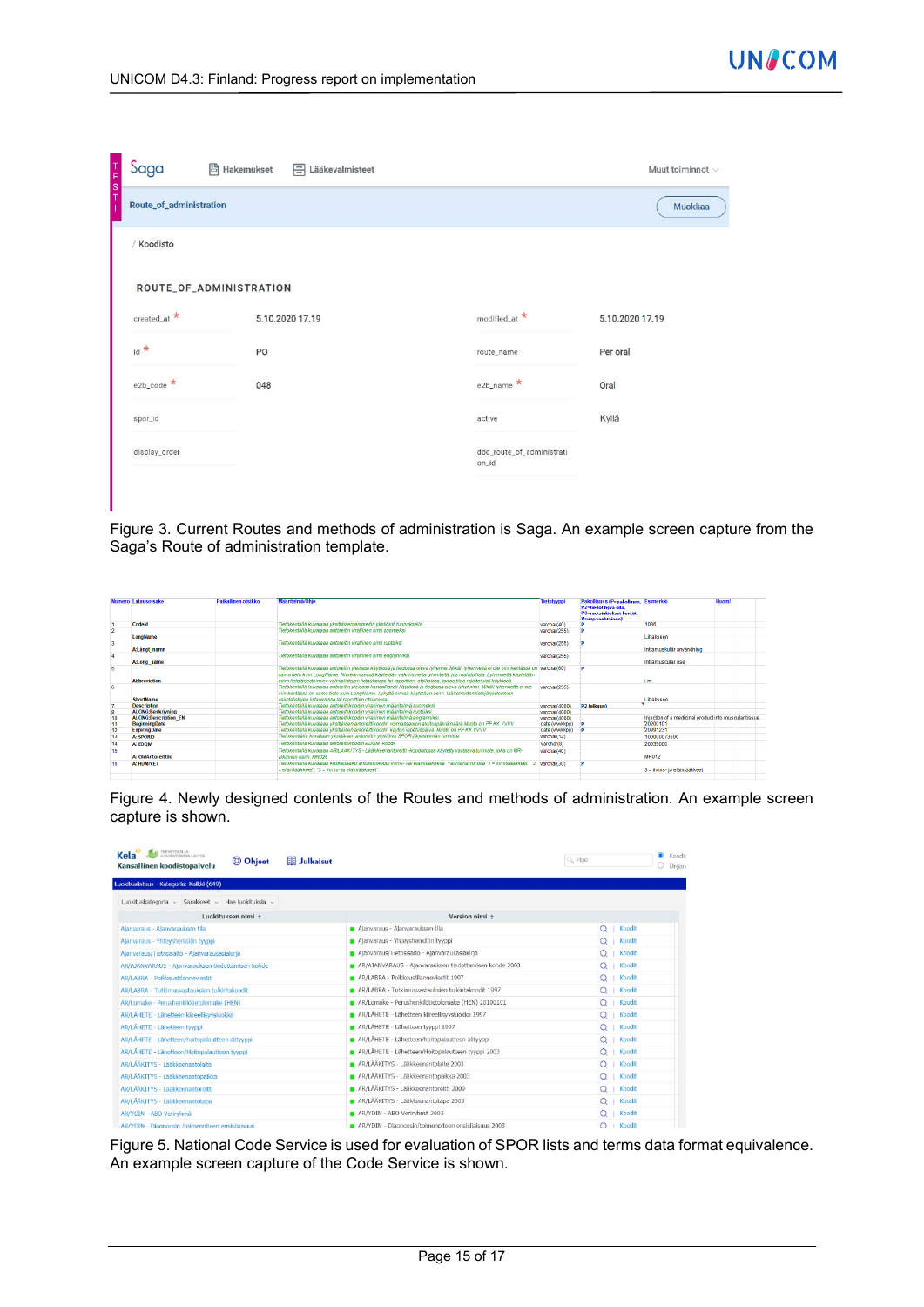#### 4.3.3 Plan forward

To move forward with the task, remaining changes to Fimea's medicinal registry need to be done. To do this, SPOR SMS and PMS information as well as the EMA's implementation guideline are needed.

Next steps are to:

- $\triangleright$  Designing the data model for the pharmaceutical register
- $\triangleright$  Design the schema of the data transferred to the national Pharmaceutical database
- $\triangleright$  Implement the data transfer from the medicines register to the national Pharmaceutical database
- $\triangleright$  Create term lists and map to medicines
- $\triangleright$  Create a test version of the pharmaceutical register
- $\triangleright$  Plan and implement the pilot of the pharmaceutical register

### **4.4 Create support for eHealth implementation**

#### 4.4.1 Aim

The aim of the task is to support prescription system providers and healthcare actors in the implementation of the new IDMP compliant pharmaceutical register. The task includes, publishing terms in the national health care code service to harmonize the use of standard terms in the healthcare and pharmacy systems, and providing implementation guidelines to stakeholders on term usage and eHealth / prescription systems.

#### 4.4.2 Current status

The work has been started by planning the transfer to the national code service and discussing with the national actors (Fimea, Kela and THL) about the use of the national code service in distributing the terms. Initial agreement has been made to publish the terms but no official decision nor documentation have been created yet. However, Routes and methods of administration has already been approved by the national code server coordination group and the list is already used in the current version of the national Code Service.

#### 4.4.3 Plan forward

The next steps with the task is to:

- $\triangleright$  Document and describe the use of the national code server as the national source of RMS lists
- $\triangleright$  Code/term transfer implementation to the national code service (pharmaceutical forms, routes of administration, containers)
- $\triangleright$  Code/term transfer implementation to the national code service (active substances)
- $\triangleright$  Start writing the implementation quidelines

Following information is needed in order to perform remaining tasks:

Active substances with their SMS identifiers.